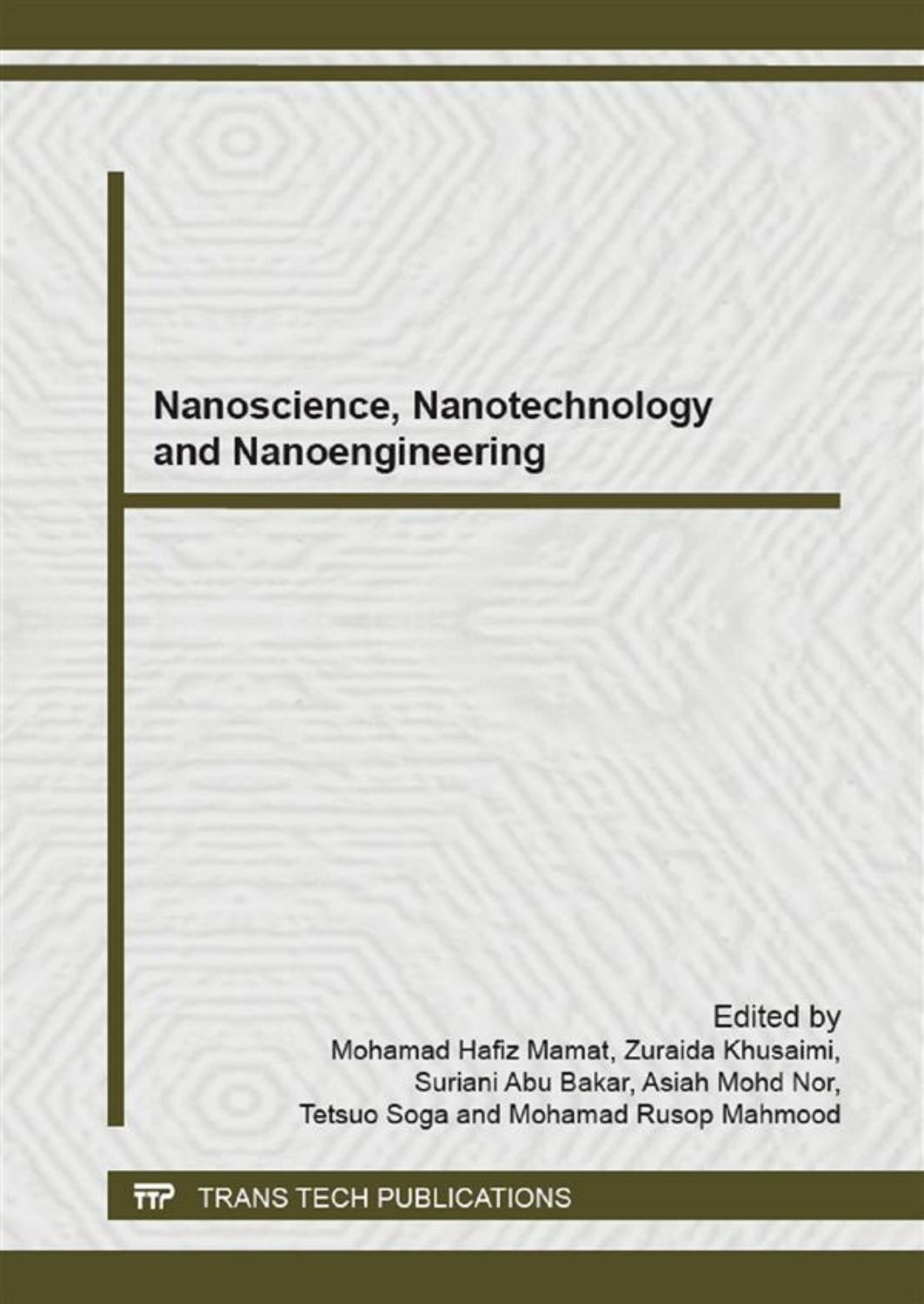Log In (/Account/LogOn?ReturnUrl=%2FAMR.832%2Fbook) 中文 (http://zh.scientific.net/AMR.832/book)

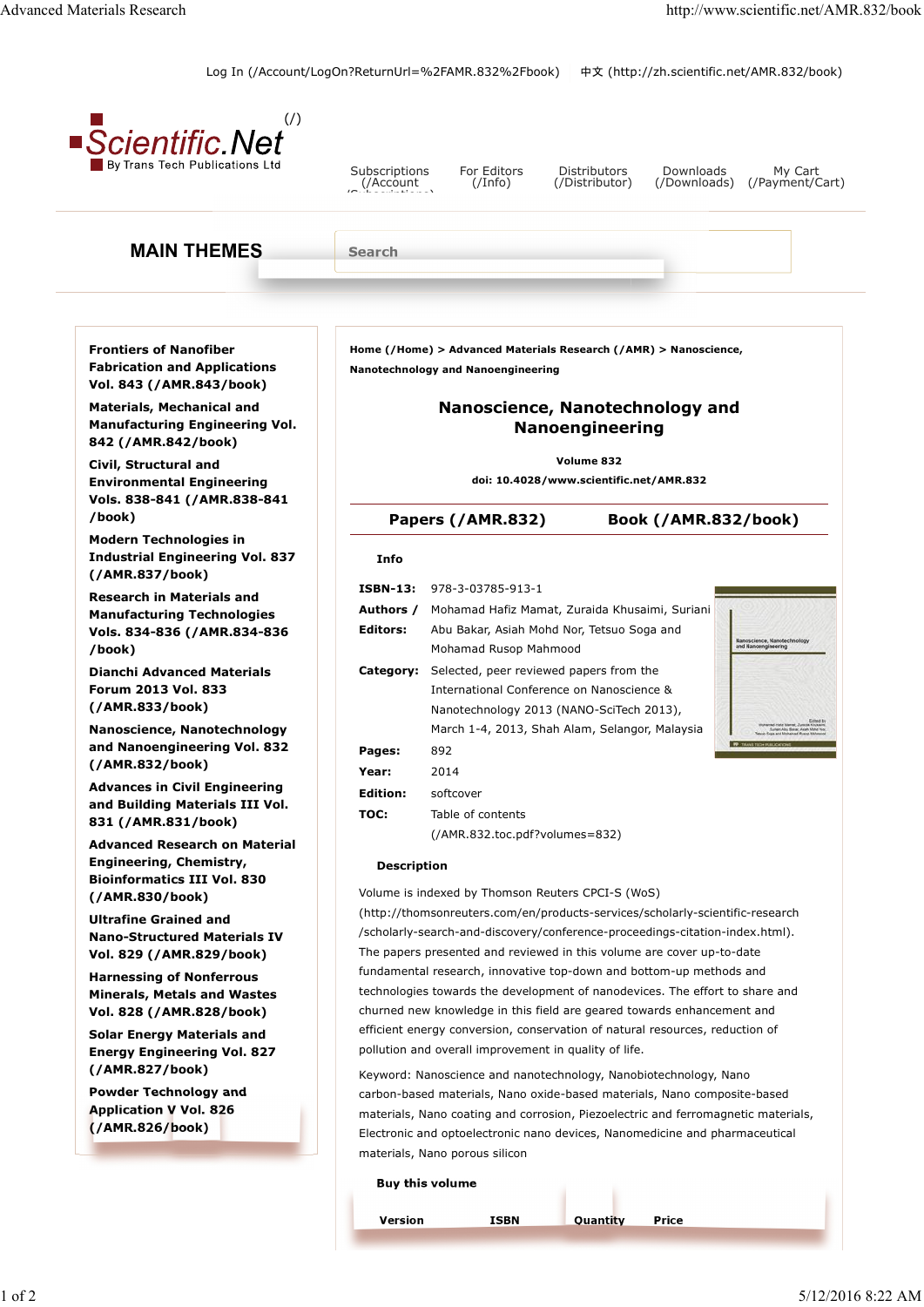| <b>Print</b>  | 978-3-03785-913-1                                                                            | $\mathbf{1}$ | € 250,00 |                    |
|---------------|----------------------------------------------------------------------------------------------|--------------|----------|--------------------|
| <b>CD</b>     | 978-3-03795-607-6                                                                            | 1            | € 250,00 | <b>ADD TO CART</b> |
|               |                                                                                              |              |          |                    |
|               | CD+Print* 978-3-03785-913-1                                                                  | 1            | € 350,00 |                    |
| $e$ Book $**$ | 978-3-03826-294-7                                                                            | 1            | € 250,00 |                    |
|               | eBook+Print <sup>978-3-03785-913-1</sup>                                                     | $\mathbf{1}$ | € 350,00 |                    |
|               | * If you buy CD+Print or eBook+Print, you save 30%<br>** See an example (/EBook/ExampleBook) |              |          |                    |

### **Useful Links**

/SUBSCRIPTIONS) FOR EDITORS (/INFO)

SUBSCRIPTIONS (/ACCOUNT

#### **Recent Themes**

- Special Concrete and Composites 2016 (/KEM.722)
- Advanced Research in Area of Materials, Aerospace, Robotics and Modern Manufacturing Systems (/AMM.859)

LOG IN (/ACCOUNT /LOGON?RETURNURL=%2FAMR.832*%}*99#jeeokyg Materials and Tribology XXV (/KEM.721) MY CART (/PAYMENT/CART) SEARCH (/PAPERSSEARCH.ASPX) CONTACT US (/HOME /CONTACTS) TERMS AND CONDITIONS (/HOME /TERMSANDCONDITIONS) POLICY AND ETHICS (/HOME /POLICYANDETHICS) CONFERENCE ETHICS AND QUALITY CONTROL (/HOME /CONFERENCEETHICSANDQUALITYCONTROL) MISCONDUCT (/HOME /MISCONDUCT) DISTRIBUTORS (/DISTRIBUTOR) DOWNLOADS (/DOWNLOADS) ABOUT US (/HOME/ABOUTUS) SITEMAP (/HOME/SITEMAP)

Scientific.Net is a registered brand of Trans Tech Publications Inc.

2016 by Trans Tech Publications Inc. All Rights Reserved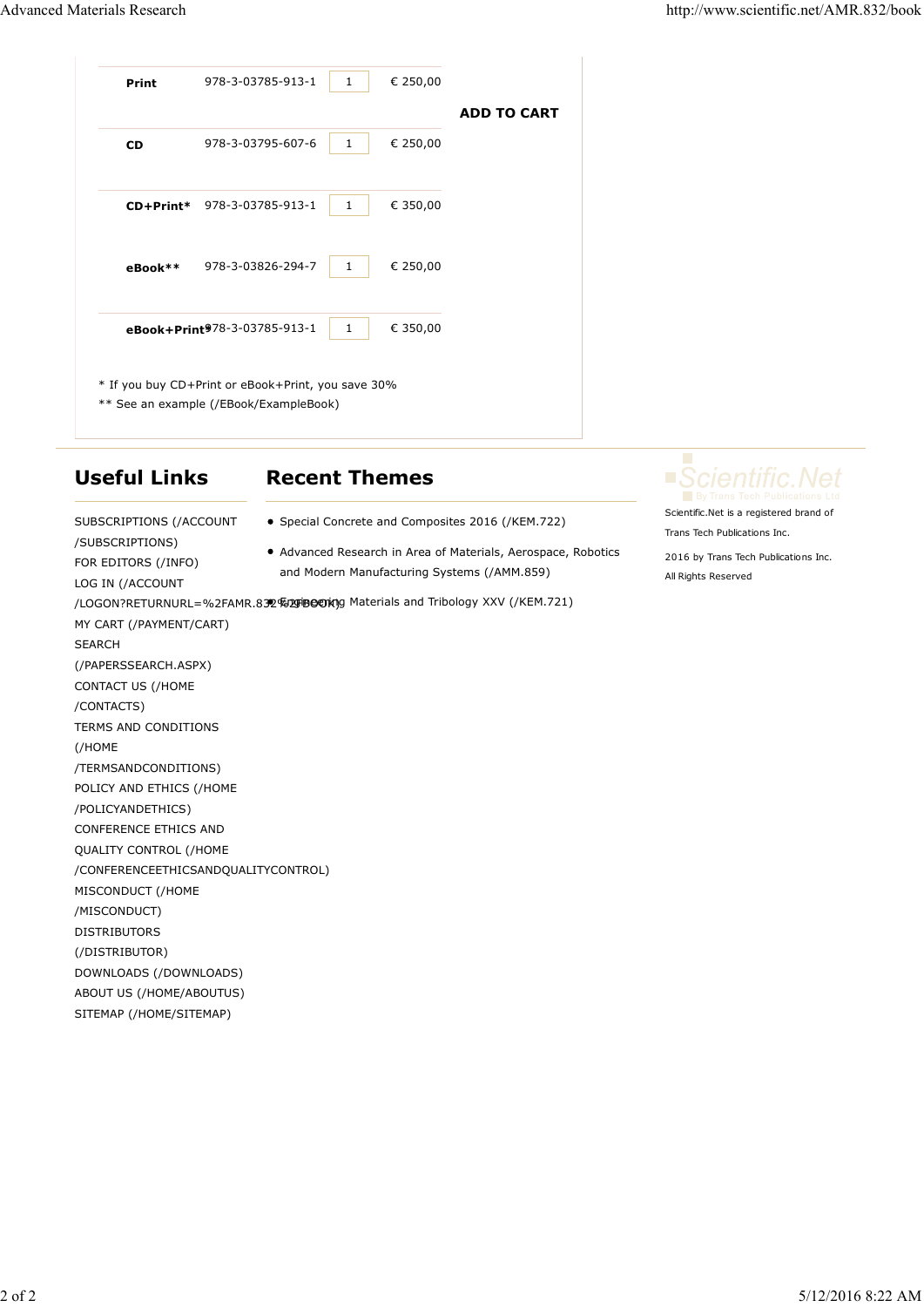# **Table of Contents**

## **Preface and Organizing Committee**

| Ocular Tissue Distribution of Topically Applied PEGylated and Non-PEGylated Liposomes<br>N.A. Abdul Nasir, R.N. Alyautdin, R. Agarwal, N. Nukolova, V. Cheknonin and N. Mohd Ismail                                            | $\mathbf{1}$ |
|--------------------------------------------------------------------------------------------------------------------------------------------------------------------------------------------------------------------------------|--------------|
| <b>Fabrication of Nanostructure Based Biosensor for Biomolecules Detection</b><br>S.A.B. Ariffin, T. Adam, U. Hashim, S. Faridah Sfaridah, I. Zamri and M.N.A. Uda                                                             | 9            |
| <b>Effects of Cu and K Promoters on the Catalytic Performance of Iron-Based Nanocatalyst</b><br>for Fischer-Tropsch Synthesis                                                                                                  |              |
| S.F.H. Tasfy, N.A. Mohd Zabidi and D. Subbarao                                                                                                                                                                                 | 15           |
| Investigation on the Morphology of Sintered Silver Nanomaterial for Electronic Packaging<br><b>Application</b>                                                                                                                 |              |
| R. Durairaj, M. Das, E. Morris and S. Namasiyayam                                                                                                                                                                              | 21           |
| Effect of Processing Route on the Morphology of Thermoplastic Polyurethane (TPU)<br><b>Nanocomposites Incorporating Organofluoromica</b><br>A.F. Osman, K. Jack, G. Edwards and D. Martin                                      | 27           |
| <b>Effect of Parameters on Lattice Thermal Conductivity in Germanium Nanowires</b><br>S.M. Mamand and M.S. Omar                                                                                                                | 33           |
| <b>Cell Traction Force Mapping in MG63 and HaCaTs</b><br>C.F. Soon, M.A. Genedy, M. Youseffi and M.C.T. Denyer                                                                                                                 | 39           |
| Influence of Nanoparticle Type, Size and Weight on Migration Properties of<br>Nanorefrigerant                                                                                                                                  |              |
| A. Kamyar, I.M. Mahbubul, R. Saidur and A. Muhammad Afifi                                                                                                                                                                      | 45           |
| Effect of Annealing on Surface of Nickel (Ni)/Indium Tin Oxide (ITO) Nanostructures<br><b>Measured by Atomic Force Microscopy (AFM)</b><br>M. Sobri, A. Shuhaimi, K.M. Hakim, M.H. Mamat, S. Najwa, M. Mazwan, N. Ameera, M.Z. |              |
| Musa and M. Rusop                                                                                                                                                                                                              | 51           |
| A Study on the Effect of Calcination Temperature on the Graphitization of Carbon<br><b>Nanotubes Synthesized by the Decomposition of Methane</b><br>W.W. Liu, T. Adam, A. Aziz, S.P. Chai, A.R. Mohamed and U. Hashim          | 56           |
| Formation of Carbon Nanotubes from Methane Decomposition: Effect of Concentration of<br>$Fe3O4$ on the Diameters Distributions<br>W.W. Liu, T. Adam, A. Aziz, S.P. Chai, A.R. Mohamed and U. Hashim                            | 62           |
| Study the Optical Characteristic of ZnO Nanostructure through Annealing at Various Time                                                                                                                                        |              |
| Period<br>R.H. Prasad, U. Hashim, K.L. Foo, T. Adam and M. Shafiq                                                                                                                                                              | 68           |
| Low Cost Detection of pH and its Effect on the Capacitive Behavior of Micro-Gap Sensor<br>Q. Humayun, U. Hashim and T. Adam                                                                                                    | 73           |
| Mask Design and Fabrication of Micro/Nanowire Biochip for Reliable and Repeatability<br><b>Pattern Transfer</b>                                                                                                                |              |
| V. Perumal, U. Hashim and T. Adam                                                                                                                                                                                              | 79           |
| Mask Design and Simulation: Computer Aided Design for Lab-on-Chip Application<br>V. Perumal, U. Hashim and T. Adam                                                                                                             | 84           |
| <b>Conventional Photolithography and Process Optimization of Pattern-Size Expansion</b><br><b>Technique for Nanogap Biosensor Fabrication</b><br>B. Sharma Rao, M.N. Asri, U. Hashim and T. Adam                               | 89           |
| Thin Film Thickness and Uniformity Measurement for Lab-on-Chip Based Nanoelectrode<br><b>Biosensor Development</b>                                                                                                             |              |
| B. Sharma Rao, U. Hashim and T. Adam                                                                                                                                                                                           | 95           |
| <b>Effect of Anodizing Voltage on the Morphology and Growth Kinetics of Porous Anodic</b><br>Alumina on Al-0.5 wt% Mn Alloys<br>C.H. Voon, M.N. Derman, U. Hashim, K.L. Foo and T. Adam                                        | 101          |
| Performance Analysis of a Solar Collector Using Nanofluids<br>M.A. Alim, R. Saidur, M.A. Khairul, N.A. Rahim and Z. Abdin                                                                                                      | 107          |
| <b>Plant Diseases Detection Using Nanowire as Biosensor Transducer</b><br>S.A.B. Ariffin, T. Adam, U. Hashim, S. Faridah Sfaridah, I. Zamri and M.N.A. Uda                                                                     | 113          |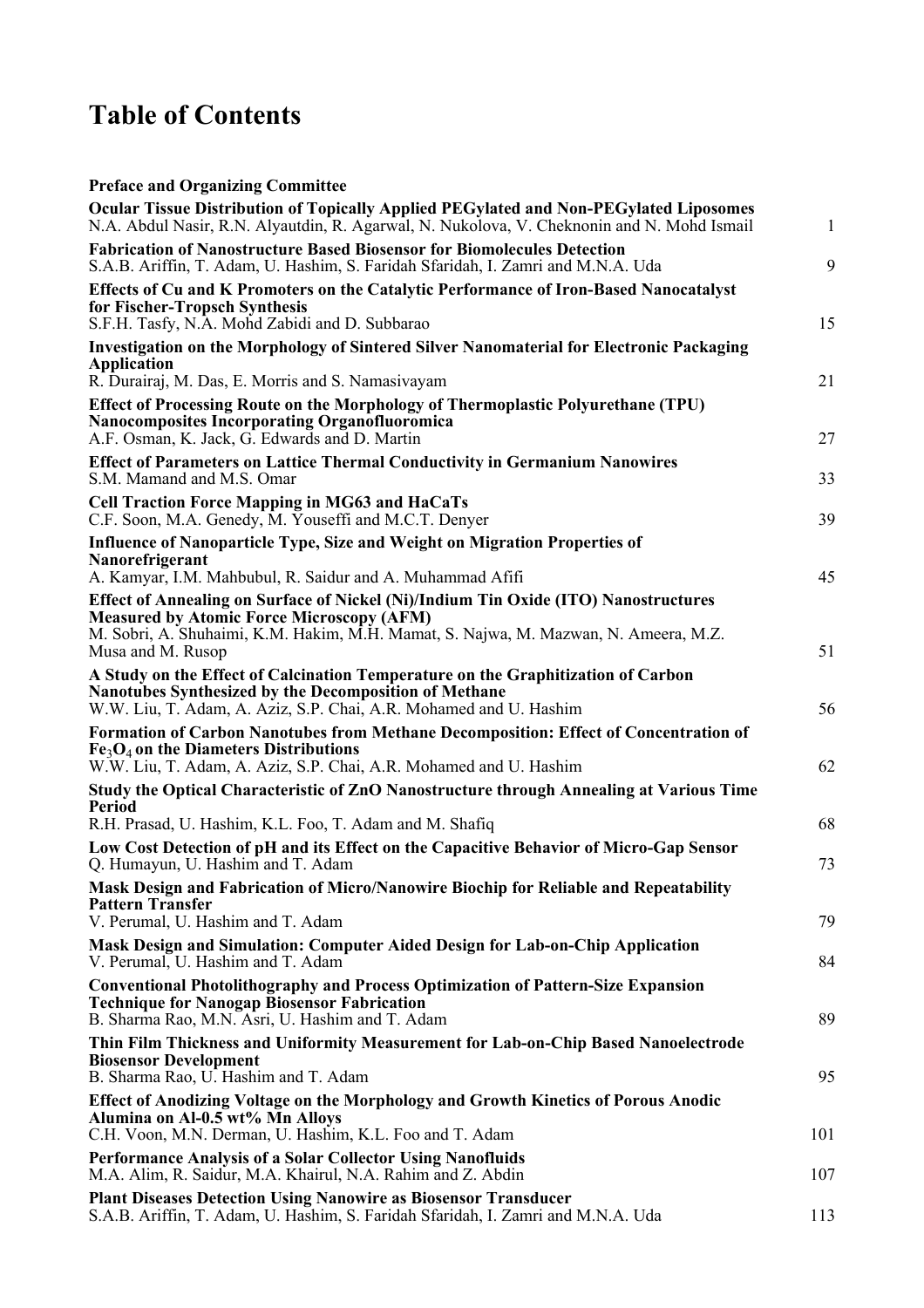| Simulation Study on the Production of Nano-Sized Materials at Mixing Stage<br>C. Srivalli, M.Z. Abdullah, C.Y. Khor, M.S. Abdul Aziz and F. Che Ani                                                                                                          | 118        |
|--------------------------------------------------------------------------------------------------------------------------------------------------------------------------------------------------------------------------------------------------------------|------------|
| <b>Surface Modification of Titanium Dioxide Thin Film for ss-DNA Detection</b><br>S. Nadzirah and U. Hashim                                                                                                                                                  | 124        |
| <b>Synthesis and Film Investigation of Titania</b><br>S. Nadzirah and U. Hashim                                                                                                                                                                              | 128        |
| <b>Characterization of Activated Carbon from Wood Sawdust Prepared via Chemical</b><br><b>Activation Using Potassium Hydroxide</b><br>A. Borhan, M.F. Taha and A.A. Hamzah                                                                                   | 132        |
| Growth of High-Quality (111) Oriented Cuprous Oxide Thin Films Oxidized in Water<br>Vapor                                                                                                                                                                    |            |
| J.B. Liang, X.Y. Li, N. Kishi and T. Soga<br>Preparation and Characterization of Polysulfone Mixed Matrix Membrane Incorporated<br>with Thermodynamically Stable Nano-Palladium for Hydrogen Separation<br>H.S. Mohd Suhaimi, L.C. Peng and A.L. Ahmad       | 138<br>143 |
| Potential of Size Reduction of Flat-Plate Solar Collectors when Applying $Al_2O_3$ Nanofluid<br>M. Faizal, R. Saidur, S. Mekhilef and M. Faizal                                                                                                              | 149        |
| Global Effects of MWCNT-W Nanofluid in a Shell & Tube Heat Exchanger<br>I.M. Shahrul, I.M. Mahbubul, R. Saidur, M.F.M. Sabri, A. Muhammad Afifi and S.S.<br>Khaleduzzaman                                                                                    | 154        |
| <b>Heat Transfer Performance of Different Nanofluids Flows in a Helically Coiled Heat</b><br><b>Exchanger</b>                                                                                                                                                |            |
| M.A. Khairul, R. Saidur, A. Hossain, M.A. Alim and I.M. Mahbubul                                                                                                                                                                                             | 160        |
| <b>Investigation of Heat Transfer Performances of Nanofluids Flow through a Circular</b><br><b>Minichannel Heat Sink for Cooling of Electronics</b><br>M.R. Sohel, R. Saidur, M.F.M. Sabri, M.M. Elias and S.S. Khaleduzzaman                                | 166        |
| <b>Ultraviolet Photoresponse Properties of Zinc Oxide Nanorods on Heavily Boron-Doped</b><br><b>Diamond Heterostructure</b>                                                                                                                                  |            |
| K.G. Saw, S.S. Tneh, S.Y. Pung, S.S. Ng, F.K. Yam and Z. Hassan<br><b>Electrical and Alcohol Sensing Properties of MWCNT/PS Composites</b><br>F.A. Razak and R.M. Nor                                                                                        | 172<br>178 |
| Field Electron Emission from Electrophoretic Deposited MWCNT/ZnO Hybrid Film<br>F.A. Razak and R.M. Nor                                                                                                                                                      | 183        |
| <b>Thermoluminescence Properties of Nanostructured Calcium Borate as a Sensitive Radiation</b><br><b>Dosimeter for High Radiation Doses</b><br>M. Erfani Haghiri, E. Saion, N. Soltani and W.S. wan Abdullah                                                 | 189        |
| Synthesis of $Bi_{1.6}Pb_{0.4}Sr_2Ca_2Cu_3O_{10+\delta}$ - $(Dy_2O_3)_x$ Added with Magnetic Nanoparticles $Dy_2O_3$<br>Dysprosium Oxide (0.0≤x≤0.1) via Co-Precipitation Method<br>N.R.M. Suib, P.N.S.M. Mahmud, S.Y.S. Yahya, M. Md. Jusoh and I. Hamadneh | 195        |
| <b>MOCVD-Grown Indium Phosphide Nanowires for Optoelectronics</b><br>P. Suriati, G. Qiang, J. Hannah, T. Hark Hoe, J. Chennupati, K. Yong, G. Yanan, P. Kuranananda,                                                                                         |            |
| M. Mohammad, J. Howard and S. Leigh<br>The State of the Arts: Simulation of Nanostructures Using COMSOL Multiphysics                                                                                                                                         | 201        |
| M. Wesam Al-Mufti, U. Hashim and T. Adam                                                                                                                                                                                                                     | 206        |
| <b>Optimized Nano-Slot Silicon Waveguide Structures for Optical Sensing Applications</b><br>N.A.C. Manaf, M.H.M. Yusoff and M.K. Abd-Rahman                                                                                                                  | 212        |
| <b>Nanofluids for Thermal Performance Improvement in Cooling of Electronic Device</b><br>S.S. Khaleduzzaman, R. Saidur, J. Selvaraj, I.M. Mahbubul, M.R. Sohel and I.M. Shahrul                                                                              | 218        |
| <b>Effect of Filler Type on the Electrical Properties of Hexanoyl Chitosan-Based Polymer</b><br><b>Electrolytes</b>                                                                                                                                          |            |
| N.H.A. Rosli, F.H. Muhammad, C.H. Chan and T. Winie                                                                                                                                                                                                          | 224        |
| Effect of $H_2SO_4$ Treated TiO <sub>2</sub> Nano Fillers on the AC Conductivity of Hexanoyl Chitosan-<br>Polystyrene-LiCF <sub>3</sub> SO <sub>3</sub> Polymer Electrolytes<br>T. Winie, N.S. Mohd Shahril, N.S.M. Hanif, R.H.Y. Subban and C.H. Chan       | 228        |
| <b>Optimization of Transmission Lost for Energy Saving Glass with Different Sheet Resistance</b>                                                                                                                                                             |            |
| <b>Values</b><br>P. Lim, N. Nafarizal, M.Z. Sahdan, S.H. Dahlan, Z. Zainal Abidin, M.Y. Ismail, F. Che Seman,<br>M.K. Suaidi, M.F. Johar, Z.M. Rosli, J.M. Juoi and G.I. Kiani                                                                               | 233        |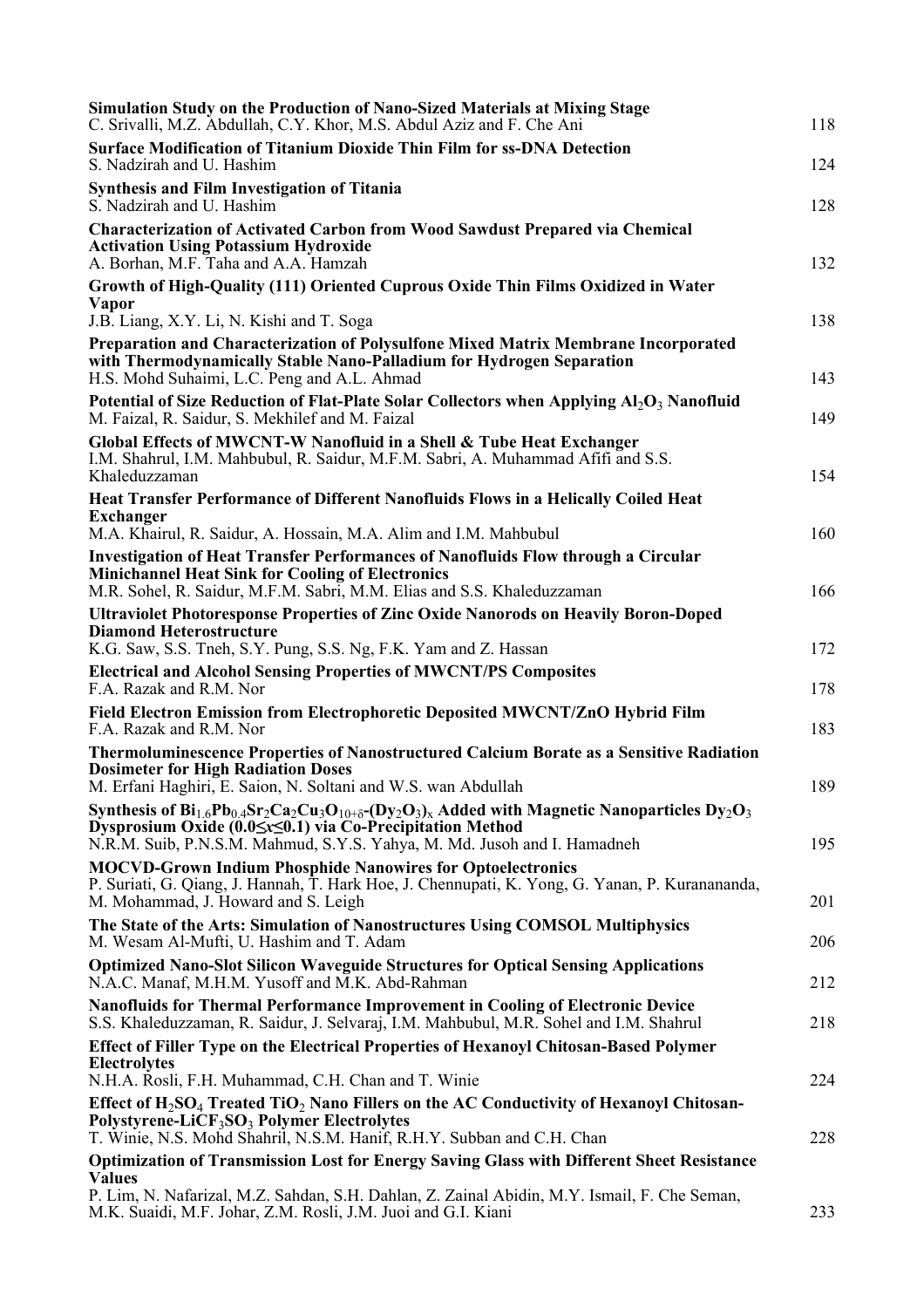| <b>Application of CNT Enhanced Carbon Fibers in Hybrid Composites with Improved</b><br><b>Interfacial Properties</b><br>S. Md. Aziz, S.A. Rashid, S. Rahmanian and M.A. Mohd Salleh                                                           | 237 |
|-----------------------------------------------------------------------------------------------------------------------------------------------------------------------------------------------------------------------------------------------|-----|
| <b>Influence of Dissipation Power in Copper Sputtering Plasma Measured by Optical Emission</b><br>Spectroscopy                                                                                                                                |     |
| K. Low, N. Nafarizal, M.Z. Sahdan, A.K. Mahamad, M.K. Ahmad, A.Y. Md Shakaff, A. Zakaria,<br>F.S. Ahmad Saad and A.F. Mohd Zain                                                                                                               | 243 |
| <b>Emission Characteristics of Water in Diesel Nanoemulsions in Diesel Engine</b><br>B.S. Bidita, S.A. Rashid, A.B. Idris and M.A. Mohd Salleh                                                                                                | 248 |
| Performance Investigation of a Plate Heat Exchanger Using Nanofluid with Different<br><b>Chevron Angle</b>                                                                                                                                    |     |
| M.M. Elias, R. Saidur, N.A. Rahim, M.R. Sohel and I.M. Mahbubul                                                                                                                                                                               | 254 |
| <b>Utilization of Soft Computing Techniques in Sputtering Processes: A Review</b><br>N.M. Sabri, M. Puteh and M. Rusop Mahmood                                                                                                                | 260 |
| Prediction of Nanostructured ZnO Thin Film Properties Based on Neural Network<br>N.M. Sabri, N.D. Md Sin, M. Puteh and M. Rusop Mahmood                                                                                                       | 266 |
| Electrical Characterization of Metal Insulator Semiconductor Using ZnO Low Deposition<br><b>Temperature as Semiconductor Layer</b>                                                                                                            |     |
| L.N. Ismail, S.A. Harun, H. Zulkefle, S.H. Herman and M. Rusop Mahmood                                                                                                                                                                        | 270 |
| Influence of RF Magnetron Sputtering Pressure on the Structural, Optical, and<br>Morphological Properties of Indium Tin Oxide Nanocolumns                                                                                                     |     |
| S. Najwa, A. Shuhaimi, N. Ameera, K.M. Hakim, M. Sobri, M. Mazwan, M.H. Mamat, M.Z.<br>Musa and M. Rusop                                                                                                                                      | 276 |
| Influence of Substrate Temperature on Morphological and Electrical Properties of Indium<br>Tin Oxide Nanocolumns Prepared by RF Magnetron Sputtering                                                                                          |     |
| S. Najwa, A. Shuhaimi, N. Ameera, K.M. Hakim, M. Sobri, M. Mazwan, M.H. Mamat, M.Z.<br>Musa and M. Rusop                                                                                                                                      | 281 |
| Micro-Raman, Optical and Impedance Characteristics of CNT-Substituted Acrylate/CNT<br><b>Nanocomposite Thin Film</b>                                                                                                                          |     |
| M.S. Shamsudin, M.R. Mahmud, F.S. Husairi, M.K. Harun, A.B. Suriani, S. Abdullah and M.<br>Rusop                                                                                                                                              | 286 |
| <b>Fundamentals of Two-Dimensional Crystallographic Carbon Form and its Future</b><br><b>Directions: A Review</b>                                                                                                                             |     |
| M.S. Shamsudin, S.J. Fishlock, R. Ahmad, M. Rusop Mahmood, S.M. Sanip and S.H. Pu<br>Performance of Ultraviolet Photoconductive Sensor Based on Aluminium-Doped Zinc                                                                          | 292 |
| <b>Oxide Nanorod-Nanoflake Network Thin Film Using Aluminium Contacts</b><br>M.H. Mamat, N.D. Md Sin, I. Saurdi, N.N. Hafizah, M.F. Malek, M.N. Asiah, Z. Khusaimi, Z.                                                                        |     |
| Habibah, N. Nafarizal and M. Rusop                                                                                                                                                                                                            | 298 |
| <b>Investigation of Stress and Electrical Properties of Air-Annealed and Oxygen-Annealed</b><br><b>Aluminium-Doped Zinc Oxide Nanorod Arrays</b><br>M.H. Mamat, N.D. Md Sin, I. Saurdi, N.N. Hafizah, M.F. Malek, M.N. Asiah, Z. Khusaimi, Z. |     |
| Habibah, N. Nafarizal and M. Rusop                                                                                                                                                                                                            | 303 |
| <b>Characterization of MgZnO Thin Film for 1 GHz MMIC Applications</b><br>R. Ahmad, M.S. Shamsudin, M. Salina, S.M. Sanip, M. Rusop and Z. Awang                                                                                              | 310 |
| <b>Green and Economic Transparent Conductive Graphene Electrode for Organic Solar Cell:</b>                                                                                                                                                   |     |
| <b>A Short Review</b><br>R. Ahmad, M.S. Shamsudin, M.Z. Sahdan, M. Rusop and S.M. Sanip                                                                                                                                                       | 316 |
| <b>Evaporated Ethanol as Precursor for Carbon Nanotubes Synthesis</b><br>I. Nurulhuda, R. Poh, M.Z. Mazatulikhma and M. Rusop                                                                                                                 | 322 |
| <b>Multifunctional Carbon Nanotubes (CNTs): A New Dimension in Environmental</b><br><b>Remediation</b>                                                                                                                                        |     |
| M.E. Ali, R. Das, A. Maamor and S.B.A. Hamid<br>Formation of Anodic Oxide Nanotubes in $H_2O_2$ - Fluoride Ethylene Glycol Electrolyte as                                                                                                     | 328 |
| Template for Electrodeposition of $\alpha$ -Fe <sub>2</sub> O <sub>3</sub><br>Z. Lockman, D.M. Anwar, M. Rozana, S. Ismail, E. Ahmadi, A.R. Khairunisak and K.Y. Cheong                                                                       | 333 |
| <b>Effect of Multi-Wall Carbon Nanotubes on the Properties of Natural Rubber</b>                                                                                                                                                              |     |
| <b>Nanocomposites</b><br>A.A. Aziz, A.I.H.H. Dayang, A.B. Suriani and M. Rusop Mahmood                                                                                                                                                        | 338 |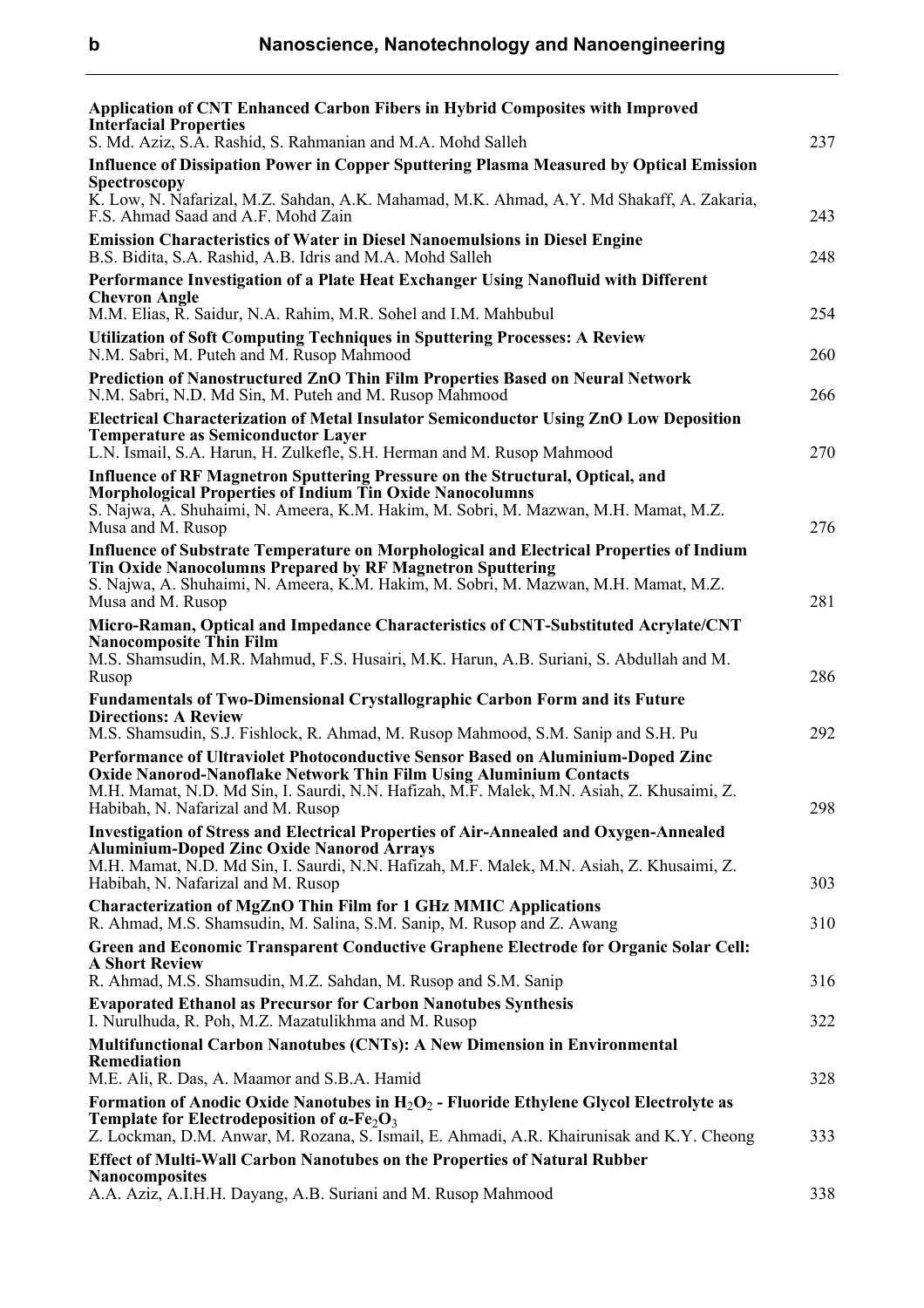| ٠<br>٠ | ٠           |  |
|--------|-------------|--|
|        | I<br>٦<br>I |  |
|        | ٠           |  |

| <b>Electron and Ion Densities Measurement in Reactive Magnetron Zinc Sputtering Plasma</b><br>N. Nafarizal, M.Z. Sahdan, R.A.M. Ali, S. Amira, S. Omar, M.H. Mamat, M. Rusop, U. Hashim<br>and M. Rusop Mahmood         | 344 |
|-------------------------------------------------------------------------------------------------------------------------------------------------------------------------------------------------------------------------|-----|
| Plant Extract as Reducing Agent in Synthesis of Metallic Nanoparticles: A Review<br>N.A.N. Mohamad, N.A. Arham, J. Jai and A. Hadi                                                                                      | 350 |
| Surfactant Assisted Ball Milling: A Simple Top down Approach for the Synthesis of<br><b>Controlled Structure Nanoparticle</b>                                                                                           |     |
| M.E. Ali, M. Ullah, A. Maamor and S.B. Abd Hamid<br>Formation of ZnO Nanoparticulate Thin Film: Sol-Gel Synthesis and Characterisation                                                                                  | 356 |
| M.F. Malek, M.H. Mamat, M.M. Zaihidi, M.Z. Sahdan, Z. Khusaimi and M.R. Mahmood                                                                                                                                         | 362 |
| Growth and Characterisation of Nanocrystalline ZnO Thin Films by Dip Coating<br><b>Technique</b><br>M.F. Malek, M.H. Mamat, M.Z. Sahdan, M.M. Zaihidi, Z. Khusaimi and M.R. Mahmood                                     | 368 |
| <b>Formation of Zinc-Aluminium Layered Double Hydroxide-2,4,5-</b><br><b>Tricholorophenoxybutyrate Nanocomposites by Ion Exchange Method</b><br>S.A.I.S. Mohd Ghazali, M.Z. Hussein, R.H. Yahaya Subhan and S.H. Sarijo | 374 |
| <b>Effect of Molar Concentration on Electrically Resistive Lead Titanate Thin Films by Simple</b>                                                                                                                       |     |
| <b>Sol-Gel Method</b><br>N. Zainal, H. Zulkefle and M. Rusop                                                                                                                                                            | 379 |
| Thickness Dependency on Dielectric Property of Lead Titanate Thin Film<br>N. Zainal, H. Zulkefle and M. Rusop                                                                                                           | 384 |
| <b>Inhibitory Effect of Multiwalled Carbon Nanotubes on SH-SY5Y Cells</b><br>I. Nurulhuda, R. Poh, M.Z. Mazatulikhma and M. Rusop                                                                                       | 388 |
| <b>Influence of Acid and Thermal Treatments on Properties of Carbon Nanotubes</b><br>O. Akbarzadeh, N.A. Mohd Zabidi, B. Abdullah and D. Subbarao                                                                       | 394 |
| Influence of Cathode Work Functions on the Photovoltaic Properties of MEH-PPV: TiO <sub>2</sub>                                                                                                                         |     |
| <b>Bulk Heterojunction Solar Cell</b><br>F.S. Zahid, P.S. Mohamad Saad, M. Mohamed Zahidi and M. Rusop Mahmood                                                                                                          | 399 |
| Role of Thickness towards the Optical and Electrical Properties of Photoactive Layer MEH-<br><b>PPV: TiO<sub>2</sub> Nanocomposite Thin Films</b><br>F.S. Zahid, P.S. Mohamad Saad and M. Rusop Mahmood                 | 404 |
| <b>Reviewed Immunosensor Format Using Nanomaterial for Tungro Virus Detection</b><br>M.N.A. Uda, T. Adam, C.M. Hasfalina, S. Faridah Sfaridah, I. Zamri, U. Hashim and S.A.B.<br>Ariffin                                | 410 |
| <b>Fabrication of Silicon Nanowires by Electron Beam Lithography and Thermal Oxidation</b>                                                                                                                              |     |
| <b>Size Reduction Method</b><br>M.N. Md Nor, U. Hashim, T. Nazwa and T. Adam                                                                                                                                            | 415 |
| <b>Negative Pattern Scheme (NPS) Design for Nanowire Formation Using Scanning Electron</b><br><b>Microscope Based Electron Beam Lithography Technique</b><br>M.N. Md Nor, U. Hashim, S.F. Abdul Rahman and T. Adam      | 419 |
| <b>Effect of Gas Flow Rate on the Properties of Amorphous Carbon Thin Films Prepared by</b>                                                                                                                             |     |
| <b>Thermal CVD Using Camphoric Carbon Precursor</b><br>K. Dayana, A.N. Fadzilah, A. Ishak, Y.M. Siran, S.A.M. Rejab, A.J. Asis, S. Tahirruddin and M.<br>Rusop                                                          | 423 |
| Effect of Seed Layer Morphology on the Growth of Zinc Oxide Nanotetrapods by Thermal<br><b>Chemical Vapour Deposition Method</b>                                                                                        |     |
| A.B. Rosli, S.H. Herman, N.H. Nordin, N.S. Mohd Sauki, S.S. Shariffudin and M. Rusop<br>Mahmood                                                                                                                         | 429 |
| <b>Antioxidant Properties of Selected Malaysian Herbal Plant: A Review</b><br>A.S. Nadzirah, M. Rusop and A. Noriham                                                                                                    | 434 |
| Properties of I-Doped CuI Thin Films by Chemical Vapor Deposition (CVD)<br>N.A. Muhamad and M. Rusop                                                                                                                    | 439 |
| Properties of O-Doped Cul Thin Films by Chemical Vapor Deposition (CVD) at Different<br><b>Deposition Flow Rate</b><br>N.A. Muhamad, F.C. Mat and M. Rusop                                                              | 444 |
| Influence of Iodine Doping on the Properties of Amorphous Carbon Thin Films Deposited                                                                                                                                   |     |
| from Camphoric Carbon Precursor<br>K. Dayana, A.N. Fadzilah, A. Ishak, Y.M. Siran, S.A.M. Rejab, A.J. Asis, S. Tahirruddin and M.<br>Rusop                                                                              | 449 |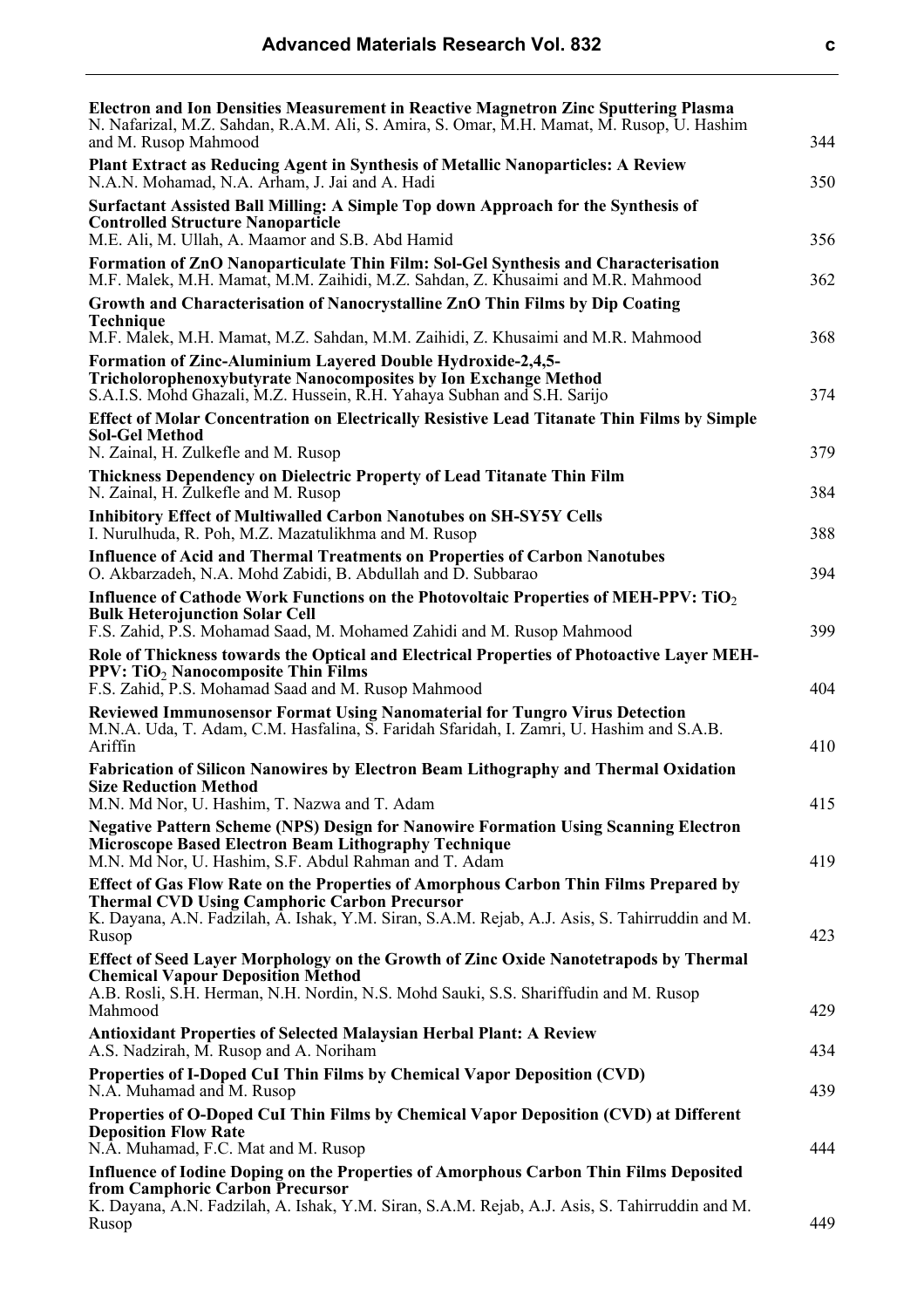| <b>Review on Electroluminescence Behaviour of Organic Light Emitting Diode</b><br>N.H.A. Rahman, A. Manut and M. Rusop                                                                                       | 455 |
|--------------------------------------------------------------------------------------------------------------------------------------------------------------------------------------------------------------|-----|
| Effect of Deposition Time on Properties of Nanostructured ZnO Thin Films Deposited by<br><b>RF Magnetron Sputtering</b>                                                                                      |     |
| N.D. Md Sin, M.H. Mamat and M. Rusop                                                                                                                                                                         | 460 |
| Sensing Characteristics of PVA-ZnO/SnO <sub>2</sub> Nanocube Humidity Sensor Prepared by Sol-Gel<br><b>Immersion Technique</b><br>N.D. Md Sin, M.H. Mamat and M. Rusop                                       | 466 |
| Investigation on the Structural Changes of Cupric Oxide (CuO) Nanostructures by Thermal                                                                                                                      |     |
| <b>Oxidation Process</b><br>M.Z. Sahdan, N.D. Mohd Ariffin, N. Sarip and S.N. Mohd Tawil                                                                                                                     | 471 |
| Surface Morphology and Optical Properties of ZnO Films Synthesis Using Different Solvent<br>S.A. Kamaruddin, M.Z. Sahdan, K.Y. Chan, S.N. Mohd Tawil, N. Nayan and H. Saim                                   | 478 |
| A Comparative Study of Dielectric Strength between SiR/EPDM and PP/EPDM Blends<br>with Various Type of Nanofillers                                                                                           |     |
| N.S. Mansor, M.S. Hamzah, M. Kamarol and M. Mariatti                                                                                                                                                         | 483 |
| Alkaline Peroxide in Synergy with Mechanical Refining as Factor in the Development of<br><b>EFB Paper Properties</b>                                                                                         |     |
| Y.M. Dermawan, A. Ghazali, W.R. Wan Daud, M.R.H. Mohd Zukeri and N.H. Kamaluddin                                                                                                                             | 488 |
| <b>Augmentation of EFB Fiber Web by Nano-Scale Fibrous Elements</b><br>A. Ghazali, M.R.H. Mohd Zukeri, W.R. Wan Daud, B. Azhari, R. Ibrahim, I. Ahmed Mohamed,<br>T. Ahmad and Z.A. Khan                     | 494 |
| Nanofibre Network Rooted from the Alkaline Peroxide Treatment of Oil Palm Empty Fruit                                                                                                                        |     |
| <b>Bunches</b><br>A. Ghazali, M.R.H. Mohd Zukeri, Y.M. Dermawan, N.H. Kamaluddin, R. Ibrahim, W.R. Wan<br>Daud, B. Azhari and I. Ahmed Mohamed                                                               | 500 |
| Analysis of Capillary Filling in Micro Channels for Passive Fluid Dynamics in Nano Lab on                                                                                                                    |     |
| <b>Chip Domain</b><br>T. Adam, U. Hashim, T.S. Dhahi, M.W. Al-Mufti and K.E. Mohamed Elderjy                                                                                                                 | 506 |
| <b>COMSOL Multiphysics Simulation in Biomedical Engineering</b><br>T. Adam and U. Hashim                                                                                                                     | 511 |
| <b>Fabrication and Characterization of IDE Based Sensor through Conventional Lithography</b><br><b>Method</b>                                                                                                |     |
| R.H. Prasad, U. Hashim, K.L. Foo, T. Adam and M. Shafiq                                                                                                                                                      | 517 |
| Study of Dielectric and Electrical Properties of Nanostructured ZnO/MgO Films via<br><b>Chemical Bath Deposition Techniques</b><br>H. Zulkefle, M.S. Rashidi, F.C. Mat, L.N. Ismail, R.A. Bakar and M. Rusop | 522 |
| Physical and Thermal Properties of Zingiber officinale Rosc. (Ginger) Rhizome Fine                                                                                                                           |     |
| <b>Particle as a Function of Grinding System</b>                                                                                                                                                             |     |
| A. Norhidayah, A. Noriham and M. Rusop                                                                                                                                                                       | 527 |
| <b>Influence of Nano-Filler Loading on the Nano-MgO Dielectrics</b><br>H. Zulkefle, A. Nurashikin Arshad, M.H. Mohd Wahid, L.N. Ismail, R.A. Bakar and M. Rusop                                              | 533 |
| <b>EFB Nano Fibrous Cells for Paper Smoothing and Improved Printability</b><br>A. Ghazali, Y.M. Dermawan, M.R.H. Mohd Zukeri, R. Ibrahim and S. Ghazali                                                      | 537 |
| A Study on Commercial Polytetrafluoroethylene as a High Potential Polymer<br>N.Z.F. Mukhtar, M. Rusop and S. Abdullah                                                                                        | 543 |
| <b>Effect of Weight Percentage on PTFE/Nanoporous Zeolite Composite</b><br>N.Z.F. Mukhtar, M.Z. Borhan, M. Rusop and S. Abdullah                                                                             | 547 |
| Enhanced Antioxidant Activity in Wet Mill Nanostructured Zingiber officinale (Ginger)                                                                                                                        |     |
| <b>Rosc Rhizome</b><br>A. Norhidayah, A. Noriham and M. Rusop                                                                                                                                                | 551 |
| The Optical and Electrical Properties of CdSe Nanoparticles<br>C.H. Rosmani, A.Z. Zainurul, M. Rusop and S. Abdullah                                                                                         | 557 |
| Preparation of LaPO <sub>4</sub> with Different Morphologies and Fluorescence Properties by Sol-Gel                                                                                                          |     |
| <b>Spin-Coating Method</b><br>A.Z. Zainurul, M.N. Asiah, C.H. Rosmani, F.S. Husairi, M. Rusop and S. Abdullah                                                                                                | 562 |
| <b>Electrical Treeing and Morphological Analysis of Epoxy Nanocomposites with Different</b>                                                                                                                  |     |
| <b>Concentrations of Silica Nanofillers</b><br>M.H.I.B. Saad, M.H.B. Ahmad, Y.Z. Arief, H.B. Ahmad and M.A.B. Mohamed Piah                                                                                   | 567 |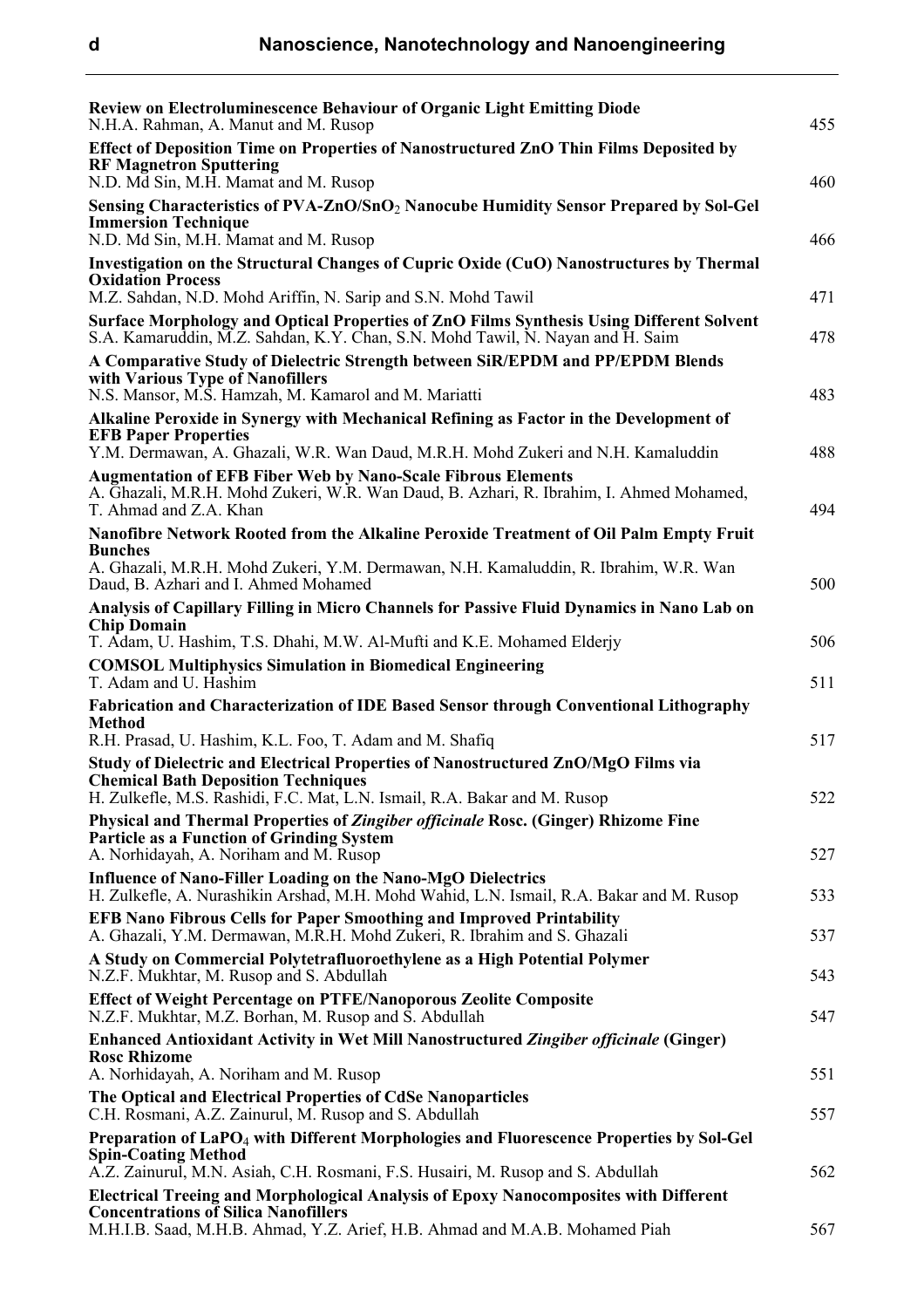| ×  | ۰. |  |
|----|----|--|
| v. | ۰, |  |

| Effects of Annealling Treatment on the Properties of $TiO_2/ZnO$ Thin Film Prepared by<br><b>Simultaneous RF-Magnetron Sputtering</b><br>M.H. Abdullah, M.H. Mamat and M.R. Mahmood                                         | 573 |
|-----------------------------------------------------------------------------------------------------------------------------------------------------------------------------------------------------------------------------|-----|
| The Properties of ITO/Arc-ZnO Passivating Layer for TCO Conducting Substrate<br><b>Deposited by RF Magnetron Sputtering</b>                                                                                                 |     |
| M.H. Abdullah, L.N. Ismail and M.R. Mahmood                                                                                                                                                                                 | 579 |
| Preparation of LaPO <sub>4</sub> Nanostructure Thin Films Using Successive Layer-by-Layer<br>A.Z. Zainurul, M.N. Asiah, C.H. Rosmani, F.S. Husairi, M. Rusop and S. Abdullah                                                | 585 |
| Physico-Chemical and Morphological Changes of Sayong Kaolinite Clay Treated with<br><b>Sulphuric Acid for Enzyme Immobilization</b><br>N.A. Edama, A. Sulaiman, K.H. Ku Hamid, M.N. Muhd Rodhi, M. Musa and S.N. Abd. Rahim | 589 |
| Preparation and Characterization of Needle-Like ZnO on TiO <sub>2</sub> Nanoparticles by Solution-<br><b>Immersion Method and RF Magnetron Sputtering</b><br>N.A.M. Asib, A. Aadila, A.N. Afaah, M. Rusop and Z. Khusaimi   | 596 |
| <b>Structural and Optical Properties of ZnO/PMMA Nanocomposite</b><br>A. Aadila, N.A.M. Asib, A.N. Afaah, R. Mohamed, M. Rusop and Z. Khusaimi                                                                              | 602 |
| Effects of RF Power on the Optical Properties of $ZnO/TiO2$ Nanocomposites Prepared by<br><b>RF Magnetron Sputtering and Solution-Immersion Method</b><br>N.A.M. Asib, A.N. Afaah, A. Aadila, M. Rusop and Z. Khusaimi      | 607 |
| The Effect of PMMA Layer to the UV Properties of ZnO/PMMA Nanocomposite<br>A. Aadila, N.A.M. Asib, A.N. Afaah, R. Mohamed, M. Rusop and Z. Khusaimi                                                                         | 612 |
| <b>Optical Characterization of Porous Silicon (PS) Doped Erbium (Er) Using</b><br><b>Photoluminescence Spectroscopy</b>                                                                                                     |     |
| H. Omar, N.K. Sabri, A.A.S. Mohd Radzi, M. Rusop, S. Abdullah and N.I. Ikhsan<br><b>Application of Response Surface Methodology for Optimization of Copper Removal from</b>                                                 | 617 |
| <b>Aqueous Solution Using Magnesium Aluminium Hydrogenphosphate Layered Double</b><br><b>Hydroxides</b>                                                                                                                     |     |
| Y. Yasin, M.N.A. Rahman, Z. Hamzah and A. Saat<br>Raman Spectroscopy Study of Carbon Nanotubes Prepared at Different Deposition                                                                                             | 622 |
| <b>Temperature Using Camphor Oil as a Precursor</b><br>M.J. Salifairus, M.S. Shamsudin, M. Maryam and M. Rusop                                                                                                              | 628 |
| Anodic Electrophoretic Deposition of TiO <sub>2</sub> Nanoparticles Synthesized Using Sol Gel Method<br>K.A. Yaacob and D.J. Riley                                                                                          | 633 |
| The Influence of <i>Allium sativum</i> or <i>Cinnamomum verum</i> on Cow- and Camel-Milk Yogurts:<br><b>Proteolytic and Angiotensin-I Converting Enzyme-Inhibitory Activities</b><br>A.B. Shori and A.S. Baba               | 639 |
| Effect of Urea as a Stabiliser in the Thermal Immersion Method to Synthesise Zinc Oxide<br><b>Nanostructures on Porous Silicon Nanostructures</b>                                                                           | 644 |
| F.S. Husairi, K.A. Eswar, A. Ab Aziz, M. Rusop and S. Abdullah<br>Effect of Concentration TTIP on Size Nano-Powder Titanium Dioxide (TiO <sub>2</sub> )                                                                     |     |
| A.Z. Zainurul, M.F. Achoi, M. Rusop and S. Abdullah                                                                                                                                                                         | 649 |
| <b>Effect of Post Annealing Temperature on Surface Morphology and Photoluminescence</b><br><b>Properties of ZnO Thin Film</b><br>K.A. Eswar, F.S. Husairi, A. Ab Aziz, M. Rusop and S. Abdullah                             | 654 |
| A Review of Potential of Antioxidant Properties Using <i>Polygonum minus</i><br>A.S. Nadzirah, M. Rusop and A. Noriham                                                                                                      | 659 |
| <b>Optimization of Lead Removal from Aqueous Solution Using Intercalated Malate Mg-Al</b><br><b>Layered Double Hydroxides</b><br>Y. Yasin, M. Mohamad, A. Sanusi and A. Saat                                                | 665 |
| <b>Self-Catalyzed Thermal Chemical Vapor Deposited ZnO Nanotetrapods</b><br>S.S. Shariffudin, S.H. Herman and M. Rusop                                                                                                      | 670 |
| Aligning CdS Quantum Dots in Apo-Ferritin Protein and PS-b-P2VP Organic Templates<br>S.A. Shamsudin, H. Hasegawa, M. Takenaka and S. Kenji                                                                                  | 675 |
| <b>Effect of Iodine Concentration in MWCNTs for MEH-PPV Based Organic Solar Cell</b><br><b>Applications</b>                                                                                                                 |     |
| P.S. Mohamad Saad, F.S. Zahid and M. Rusop Mahmood<br>Electrical and Physical Properties of Nanocomposited MEH-PPV: CNTs for Organic Solar                                                                                  | 681 |
| <b>Cells Application</b><br>P.S. Mohamad Saad, F.S. Zahid and M. Rusop Mahmood                                                                                                                                              | 687 |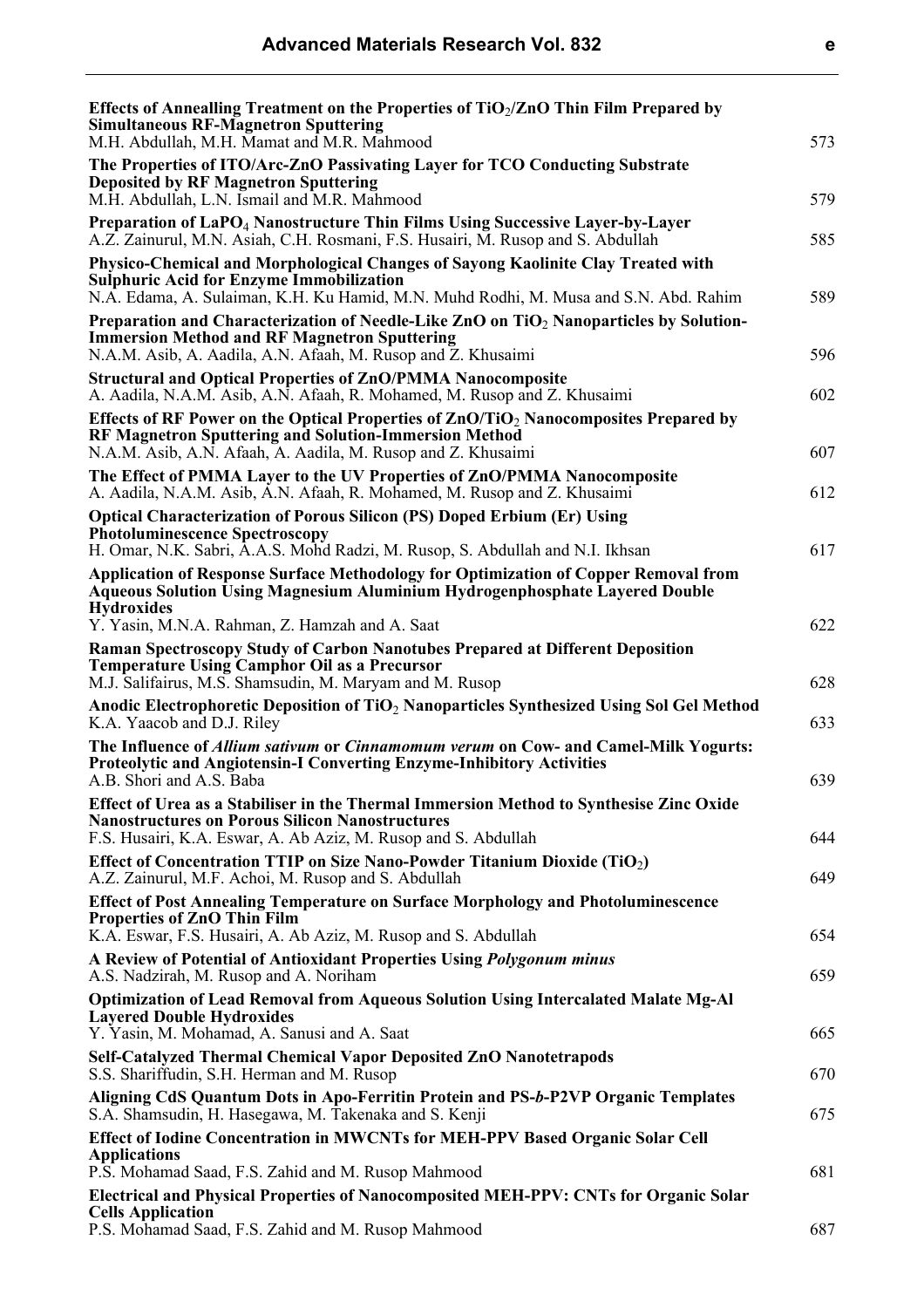| Growth of ZnO Nanosturctures on Porous Silicon in Different Concentration of $\text{Zn}^{2+}$ Ion<br>K.A. Eswar, F.S. Husairi, A. Ab Aziz, M. Rusop and S. Abdullah                                            | 691 |
|----------------------------------------------------------------------------------------------------------------------------------------------------------------------------------------------------------------|-----|
| Study of Annealed Nickel (Ni)/Indium Tin Oxide (ITO) Nanostructures Prepared by RF<br><b>Magnetron Sputtering</b>                                                                                              |     |
| M. Sobri, A. Shuhaimi, K.M. Hakim, M.H. Mamat, S. Najwa, M. Mazwan, N. Ameera, M.Z.<br>Musa and M. Rusop                                                                                                       | 695 |
| <b>Bonding and Mechanical Properties of PMMA/TiO<sub>2</sub> Nanocomposites</b><br>N.N. Hafizah, M.H. Mamat, M.H. Abidin, C.M.S. Said and M. Rusop                                                             | 700 |
| Nitrogen Doping of Amorphous Carbon by Aerosol-Assisted Chemical Vapor Deposition for<br><b>Carbon-Based Solar Cell Applications</b>                                                                           |     |
| A.N. Fadzilah, D. Kamaruzaman, Y.M. Siran, S.A.M. Rejab, A.J. Asis, S. Tahirruddin and M.<br>Rusop Mahmood                                                                                                     | 706 |
| <b>Influence of Deposition Time on Amorphous Carbon Thin Films Performance with Aerosol-</b><br><b>Assisted Chemical Vapor Deposition</b>                                                                      |     |
| A.N. Fadzilah, D. Kamaruzaman, Y.M. Siran, M.R. Syahril Anuar, A.J. Asis, T. Syawaluddin and<br>M.R. Mahmood                                                                                                   | 712 |
| Dielectric Properties of PVDF/MgO Nanocomposites Thin Film with Various Annealing<br><b>Temperatures</b>                                                                                                       |     |
| A.N. Arshad, R. Mohd Dahan, M.H. Mohd Wahid, M.N. Sarip, H. Zulkefle and M. Rusop<br>Mahmood                                                                                                                   | 718 |
| Different Surface Morphology of Annealed PVDF-TrFE Thin Films and the Effect on its<br><b>Ferroelectric Properties</b>                                                                                         |     |
| M.H. Mohd Wahid, R. Mohd Dahan, S.Z. Sa'ad, A.N. Arshad, M.N. Sarip, H. Zulkefle, M. Rusop<br>Mahmood, W.C. Gan and W.H. Abd Majid                                                                             | 724 |
| Behavior of ZnO Nanoparticles in Aqueous Environments: Influence of pH and Adsorption<br>of Humic Acid                                                                                                         |     |
| M.O. Fatehah, H. Abdul Aziz and S. Stoll                                                                                                                                                                       | 728 |
| Preparation and Characterizations of Nano-Hybrid $TiO_2/ZnO$<br>S.K.M. Maarof, M.G.M. Zufrian, M.F. Achoi, M. Rusop and S. Abdullah                                                                            | 734 |
| Preparation and Characterizations Cotton Coated Titanium Dioxide, TiO <sub>2</sub><br>S.K.M. Maarof, W. Suhaida, M.F. Achoi, M. Rusop and S. Abdullah                                                          | 739 |
| <b>Effect of Electrolyte Concentration on the Morphology and Photoelectrochemical Response</b><br>of Titania Nanotubes Prepared by Electrochemical Anodisation<br>Y. Lim, Z. Zainal, M.Z. Hussein and W. Tan   | 744 |
| Low Temperature Growth and Optical Properties of Zinc Oxide Nanostructure Prepared<br>by Two-Step Solution-Based Deposition Method<br>A.N. Afaah, N.A.M. Asib, A. Aadila, M. Rusop, R. Mohamed and Z. Khusaimi | 749 |
| <b>Influence of Annealing Temperature to Surface Morphology of Flowerlike ZnO Deposited</b>                                                                                                                    |     |
| on Seeded Glass<br>A.N. Afaah, A. Aadila, N.A.M. Asib, M. Rusop, R. Mohamed and Z. Khusaimi                                                                                                                    | 754 |
| Preparation and Characterization of Crosslinked Latex Nanoparticles by Differential<br><b>Microemulsion Polymerization</b>                                                                                     |     |
| N.F. Hassmoro, M. Rusop and S. Abdullah                                                                                                                                                                        | 759 |
| Effect of Annealing Temperature on TiO <sub>2</sub> Nanostructured Prepared by Sol-Gel Method<br>S.K.M. Maarof, M. Rusop and S. Abdullah                                                                       | 763 |
| Preparation and Applications of Hydrophilic Nano-Carbon Particles<br>S. Ikeda, S. Kawasaki, A. Nobumoto, H. Ono, S. Ono, M. Rusop Mahmood and H.M.B. Haji<br>Muhamad                                           | 767 |
| <b>Surface Tension Analysis of Cost-Effective Paraffin Wax and Water Flow Simulation for</b><br><b>Microfluidic Device</b>                                                                                     |     |
| N.M. Salih, U. Hashim, N. Nafarizal, C.F. Soon and M.Z. Sahdan<br><b>Simulation of Nano Sensor Based on Carbon Nanostructures in Order to Form</b>                                                             | 773 |
| <b>Multifunctional Delivery Platforms</b><br>A.T. Yousefi, S. Ikeda, M. Rusop Mahmood and H.T. Yousefi                                                                                                         | 778 |
| <b>Effects of Oxygen Gas Composition on Nanocolumnar Zinc Oxide Properties Deposited by</b><br><b>RF Magnetron Sputtering</b>                                                                                  |     |
| N. Ameera, A. Shuhaimi, S. Najwa, K.M. Hakim, M. Mazwan, M. Sobri, M.H. Mamat, M.Z.<br>Musa and M. Rusop                                                                                                       | 783 |